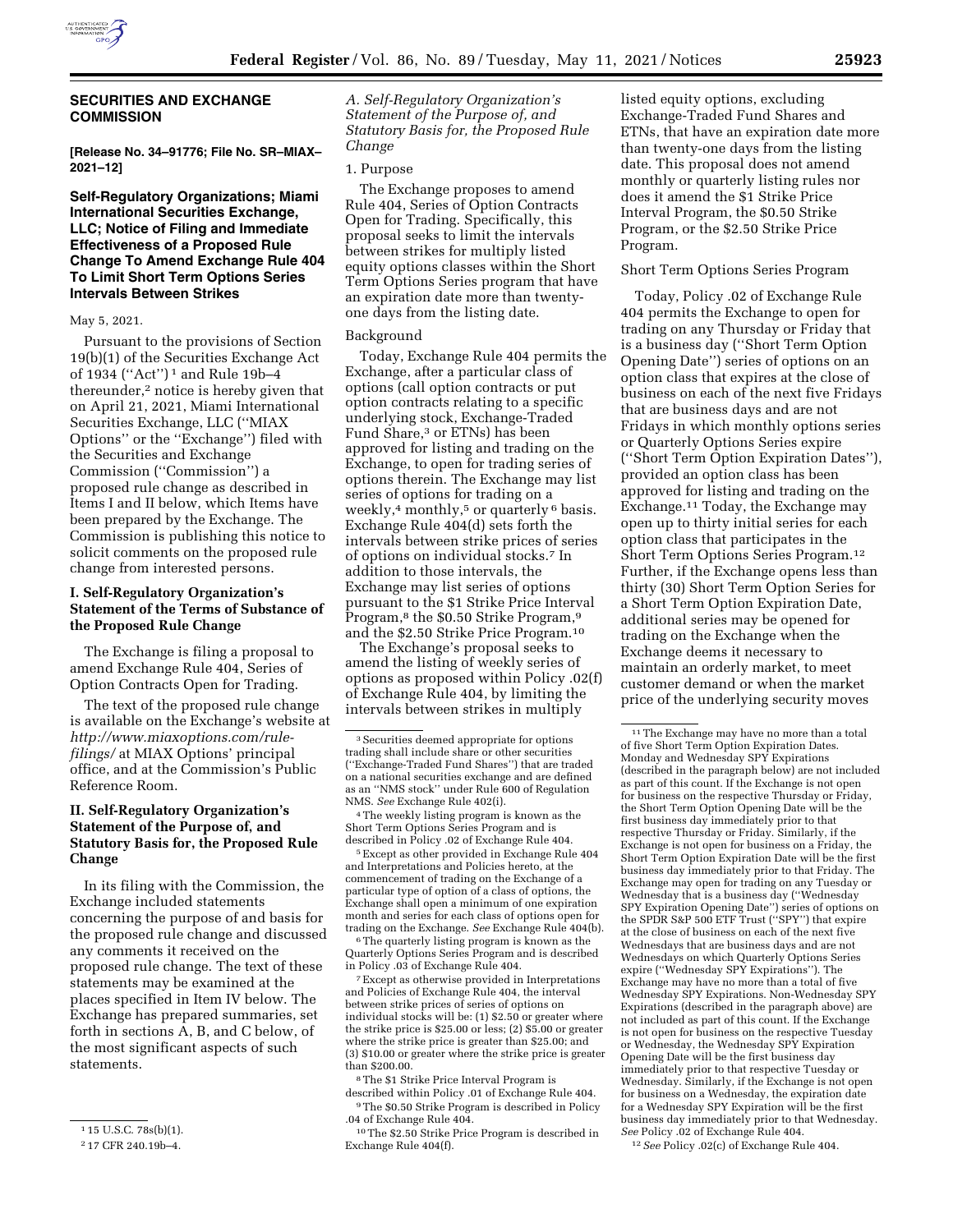substantially from the exercise price or prices of the series already opened.13

The Exchange may open for trading Short Term Option Series on the Short Term Option Opening Date that expire on the Short Term Option Expiration Date. The strike price interval for Short Term Option Series may be \$0.50 or greater for option classes that trade in \$1 strike price intervals and are in the Short Term Option Series Program. If the class does not trade in \$1 strike price intervals, the strike price interval for Short Term Option Series may be \$0.50 or greater where the strike price is less than \$100 and \$1.00 or greater where the strike price is between \$100 and \$150, and \$2.50 or greater for strike prices greater than \$150.14 A non-Short Term Option series that is included in a class that has been selected to participate in the Short Term Option Series Program is referred to as a ''Related non-Short Term Option.'' Notwithstanding any other provision regarding strike prices in Exchange Rule 404, Related non-Short Term Option series shall be opened during the month prior to expiration in the same manner as permitted in Exchange Rule 404, Interpretations and Policies .02, and in

the same strike price intervals for the Short Term Option Series.15

The Exchange may select up to fifty (50) currently listed option classes on which Short Term Option Series may be opened on any Short Term Option Opening Date. In addition to the 50 option class restriction, the Exchange may also list Short Term Option Series on any option classes that are selected by other securities exchanges that employ a similar program under their respective rules. For each option class eligible for participation in the Short Term Option Series Program, the Exchange may open up to thirty (30) Short Term Option Series for each expiration date in that class.16

The Exchange notes that listings in the weekly program comprise a significant part of the standard listing in options markets and that over the five years the industry has observed a notable increase in the compound annual growth rate (''CAGR'') of weekly strikes as compared to CAGR for standard third-Friday expirations.17

### Proposal

The Exchange proposes to limit the intervals between strikes in options

listed as part of the Short Term Option Series Program that have an expiration date more than twenty-one days from the listing date, by adopting proposed Policy .11 to Exchange Rule 404, as well as paragraph (f) of Policy .02 to Exchange Rule 404, with respect to listing Short Term Option Series in equity options, (excluding Exchange-Traded Fund Shares and ETNs) (collectively ''Strike Interval Proposal''). The Exchange notes that this proposal is substantively identical to the strike interval proposal recently submitted by the Nasdaq BX exchange (''BX proposal'') and approved by the Commission.18

The Exchange's Strike Interval Proposal would limit the intervals between strikes by utilizing the table proposed within Policy .11 of Exchange Rule 404. With the Strike Interval Proposal, the Exchange would limit intervals between strikes for expiration dates of option series beyond twentyone days utilizing the below three-tiered table which considers both the share price and average daily volume for the option series.

| Tier | Average daily volume                      | Share price            |                           |                            |                             |                          |
|------|-------------------------------------------|------------------------|---------------------------|----------------------------|-----------------------------|--------------------------|
|      |                                           | Less than \$25         | \$25 to less<br>than \$75 | \$75 to less<br>than \$150 | \$150 to less<br>than \$500 | \$500 or<br>greater      |
| 2    | Greater than 1,000 to 5,000 <sup>19</sup> | \$0.50<br>1.00<br>2.50 | \$1.00<br>1.00<br>5.00    | \$1.00<br>1.00<br>5.00     | \$5.00<br>5.00<br>5.00      | \$5.00<br>10.00<br>10.00 |

The Share Price would be the closing price on the primary market on the last day of the calendar quarter. This value would be used to derive the column from which to apply strike intervals throughout the next calendar quarter. The Average Daily Volume would be the total number of options contracts traded in a given security for the applicable calendar quarter divided by the number of trading days in the applicable calendar quarter. Beginning on the second trading day in the first month of each calendar quarter, the Average Daily Volume shall be calculated by utilizing data from the prior calendar quarter based on Customer-cleared volume at OCC. For options listed on the first trading day of a given calendar quarter, the Average Daily Volume shall be

The table indicates the applicable strike intervals and supersedes Policy .02(d) of Rule 404, which currently allows the Exchange to open additional series for trading on the Exchange when the Exchange deems it necessary to maintain an orderly market, to meet customer demand or when the market price of the underlying security moves substantially from the exercise price or prices of the series already opened. As a result of the proposal, Policy .02(d) would not permit an additional series of an equity option to have an expiration date more than 21 days from the listing date to be opened for trading on the Exchange despite the noted circumstances in Policy .02(d) when such additional series may otherwise be added.

 $2021$ ) (SR-BX-2020-032).

18*See id.* 

17*See* Securities Exchange Act Release No. 91125 (February 12, 2021), 86 FR 10375 (February 19,

calculated using the calendar quarter prior to the last trading calendar quarter.20 In the event of a corporate action, the Share Price of the surviving company would be utilized. These metrics are intended to align expectations for determining which strike intervals will be utilized. Finally, notwithstanding the limitation imposed by proposed Policy .11 of Exchange Rule 404, this Strike Interval Proposal does not amend the range of strikes that may be listed pursuant to Policy .02 of Exchange Rule 404, regarding the Short Term Option Series Program.

By way of example, if the Share Price for a symbol was \$142 at the end of a calendar quarter, with an Average Daily Volume greater than 5,000, thereby, requiring strike intervals to be listed

<sup>13</sup>*See* Policy .02(d) of Exchange Rule 404.

<sup>14</sup>*See* Policy .02(e) of Exchange Rule 404.

<sup>15</sup>*See* Policy .02(e) of Exchange Rule 404.

<sup>16</sup>*See* Policy .02(a) of Exchange Rule 404.

<sup>19</sup>The Exchange notes that while the term "greater than" is not present in this cell in the corresponding BX rule, the Exchange has inserted

it for clarity, otherwise an Average Daily Volume of 1,000 contracts could be read to fall into two categories.

<sup>20</sup>For example, options listed as of January 4, 2021 would be calculated on January 5, 2021 using the Average Daily Volume from July 1, 2020 to September 30, 2020.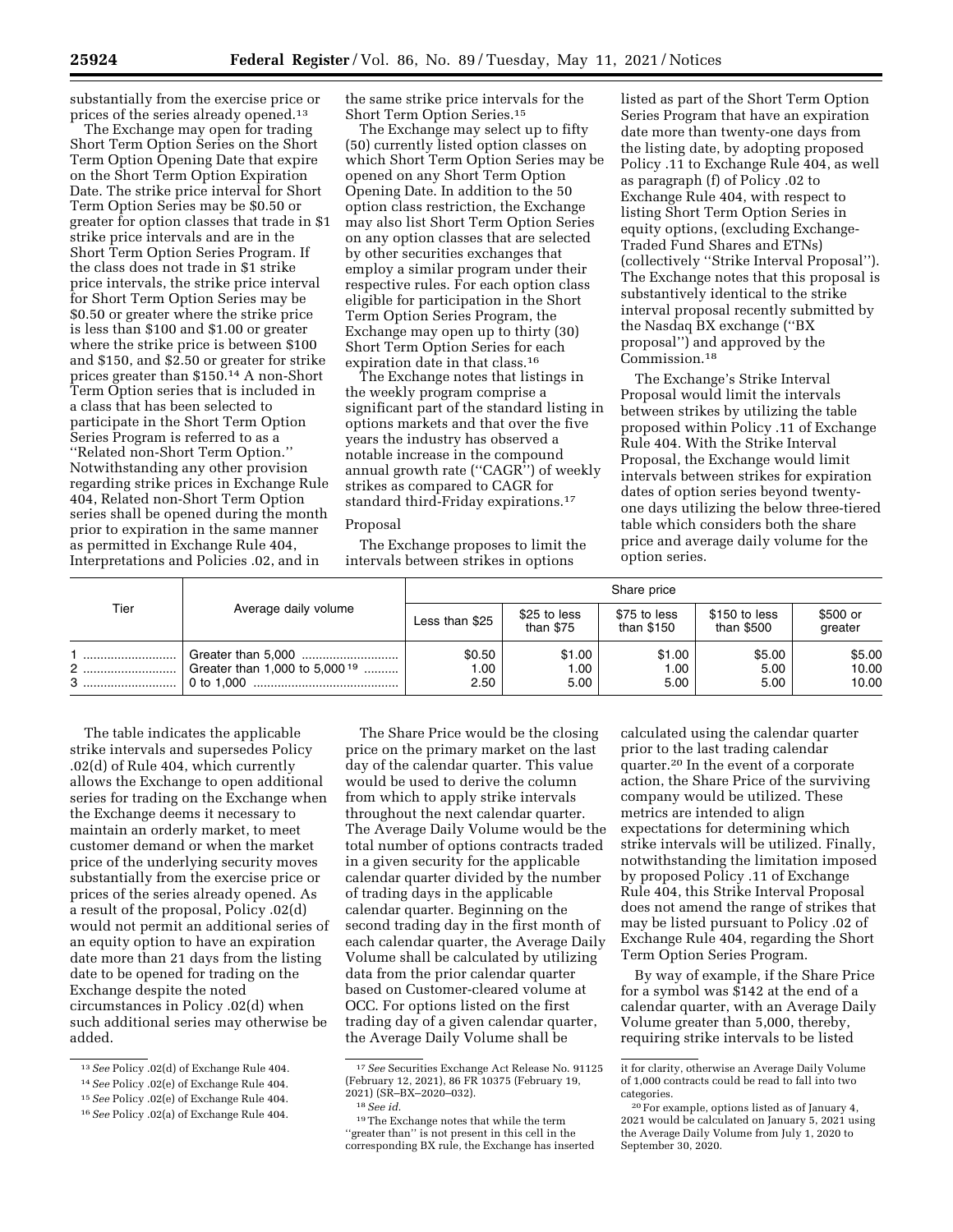\$1.00 apart, that strike interval would apply for the calendar quarter, regardless of whether the Share Price changed to greater than \$150 that calendar quarter. The proposed table within Policy .11 of Exchange Rule 404 takes into account the notional value of a security, as well as Average Daily Volume in the underlying stock, in order to limit the intervals between strikes in the Short Term Options listing program. The Exchange will utilize OCC Customer-cleared volume, as customer volume is an appropriate proxy for demand. The OCC Customer-cleared volume represents the majority of options volume executed on the Exchange that, in turn, reflects the demand in the marketplace. The options series listed on the Exchange are intended to meet customer demand by offering an appropriate number of strikes. Non-Customer cleared OCC volume represents the supply side.

The strike intervals for listing strikes in certain options are intended to remove repetitive and unnecessary strike listings across the weekly expiries. The Exchange's Strike Interval Proposal seeks to reduce the number of strikes in the furthest weeklies, where there exist wider markets and therefore lower market quality.

The proposal is intended to remove repetitive and unnecessary strike listings across the weekly expiries. Specifically, the proposal seeks to reduce the number of strikes listed in the furthest weeklies, which generally have wider markets and therefore lower market quality. The proposed strike intervals are intended to widen permissible strike intervals in multiply listed equity options (excluding options on ETFs and ETNs) where there is less volume as measured by the Average Daily Volume tiers. Therefore, the lower the Average Daily Volume, the greater the proposed spread between strike intervals. Options classes with higher volume contain the most liquid symbols and strikes, which the Exchange believes makes the finer proposed spread between strike intervals for those symbols appropriate. Additionally, lower-priced shares have finer strike intervals than higher-priced shares when comparing the proposed spread between strike intervals. Today, weeklies are available on 16% of underlying products. The proposal limits the density of strikes listed in series of options, without reducing the classes of options available for trading on the Exchange. Short Term Option Series with an expiration date greater than 21 days from the listing date currently equate to 7.5% of the total number of strikes in the options market,

which equals 81,00 strikes.<sup>21</sup> The Exchange expects this proposal to result in the limitation of approximately 20,000 strikes within the Short Term Option Series, which is approximately 2% of the total strikes in the options markets.22 The Exchange understands there has been an inconsistency of demand for series of options beyond 21 calendar days.23 The proposal takes into account customer demand for certain option classes, by considering both the Share Price and the Average Daily Volume, in order to remove certain strike intervals where there exist clusters of strikes whose characteristics closely resemble one another and, therefore, do not serve different trading needs,24 rendering these strikes less useful. The Exchange also notes that the proposal focuses on strikes in multiply listed equity options, and excludes ETFs and ETNs, as the majority of strikes reside within equity options.

Additionally, proposed Policy .11 of Exchange Rule 404 provides that options that are newly eligible for listing pursuant to Exchange Rule 402 and designated to participate in the Short Term Option Series program pursuant to Policy .02 of Rule 404 will not be subject to proposed Policy .11 of Exchange Rule 404 until after the end of the first full calendar quarter following the date the option class was first listed for trading on any options market.25 As proposed, the Exchange is permitted to list options on newly eligible listing, without having to apply the wider strike intervals, until the end of the first full calendar after such options were listed. The proposal thereby permits the Exchange to add strikes to meet customer demand in a newly listed options class. A newly eligible option class may fluctuate in price after its initial listing; such volatility reflects a natural uncertainty about the security. By deferring the application of the proposed wider strike intervals until

22From information drawn from the time period between January 2020 and May 2020. *See* BX proposal, *supra* note 17.

23*See* BX proposal, *supra* note 17.

24For example, two strikes that are densely clustered may have the same risk properties and may also be the same percentage out-of-the money.

25For example, if an options class became newly eligible for listing pursuant to Exchange Rule 402 on March 1, 2021 (and was actually listed for trading that day), the first full quarterly lookback would be available on July 1, 2021. This option would become subject to the proposed strike intervals on July 2, 2021.

after the end of the first full calendar quarter, additional information on the underlying security will be available to market participants and public investors, as the price of the underlying has an opportunity to settle based on the price discovery that has occurred in the primary market during this deferment period. Also, the Exchange has the ability to list as many strikes as permissible for the Short Term Option Series once the expiry is no more than 21 days. Short Term Option Series that have an expiration date no more than 21 days from the listing date are not subject to the proposed strike intervals, which allows the Exchange to list additional, and potentially narrower, strikes in the event of market volatility or other market events. These metrics are intended to align expectations for determining which strike intervals will be utilized. Finally, proposed Policy .11 of Rule 404 provides that the proposal does not amend the range of strikes that may be listed pursuant to Policy .02, regarding the Short Term Option Series Program.

While the current listing rules permit the Exchange to list a number of weekly strikes on its market, in an effort to encourage Market Makers 26 to deploy capital more efficiently, as well as improve displayed market quality, the Exchange's Strike Interval Proposal reduces the number of listed weekly options. As the Exchange's Strike Interval Proposal seeks to reduce the number of weekly options that would be listed on its market in later weeks, Market Makers would be required to quote in fewer weekly strikes as a result of the Strike Interval Proposal. Specifically, the Strike Interval Proposal aims to reduce the density of strike intervals that would be listed in later weeks, by creating limitations for intervals between strikes which have an expiration date more than twenty-one days from the listing date. The table takes into account customer demand for certain option classes, by considering both the Share Price and the Average Daily Volume, to arrive at the manner which weekly strike intervals may be listed. The intervals for listing strikes in equity options is intended to remove certain strike intervals where there exist clusters of strikes whose characteristics closely resemble one another and, therefore, do not serve different trading

<sup>21</sup>The Exchange notes that this proposal is an initial attempt at reducing strikes and anticipates filing additional proposals to continue reducing strikes. The percentage of underlying products and percentage of and total number of strikes, are approximations and may vary at the time of this filing.

<sup>26</sup>The term ''Market Makers'' refers to ''Lead Market Makers'', ''Primary Lead Market Makers'' and ''Registered Market Makers'' collectively. *See*  Exchange Rule 100.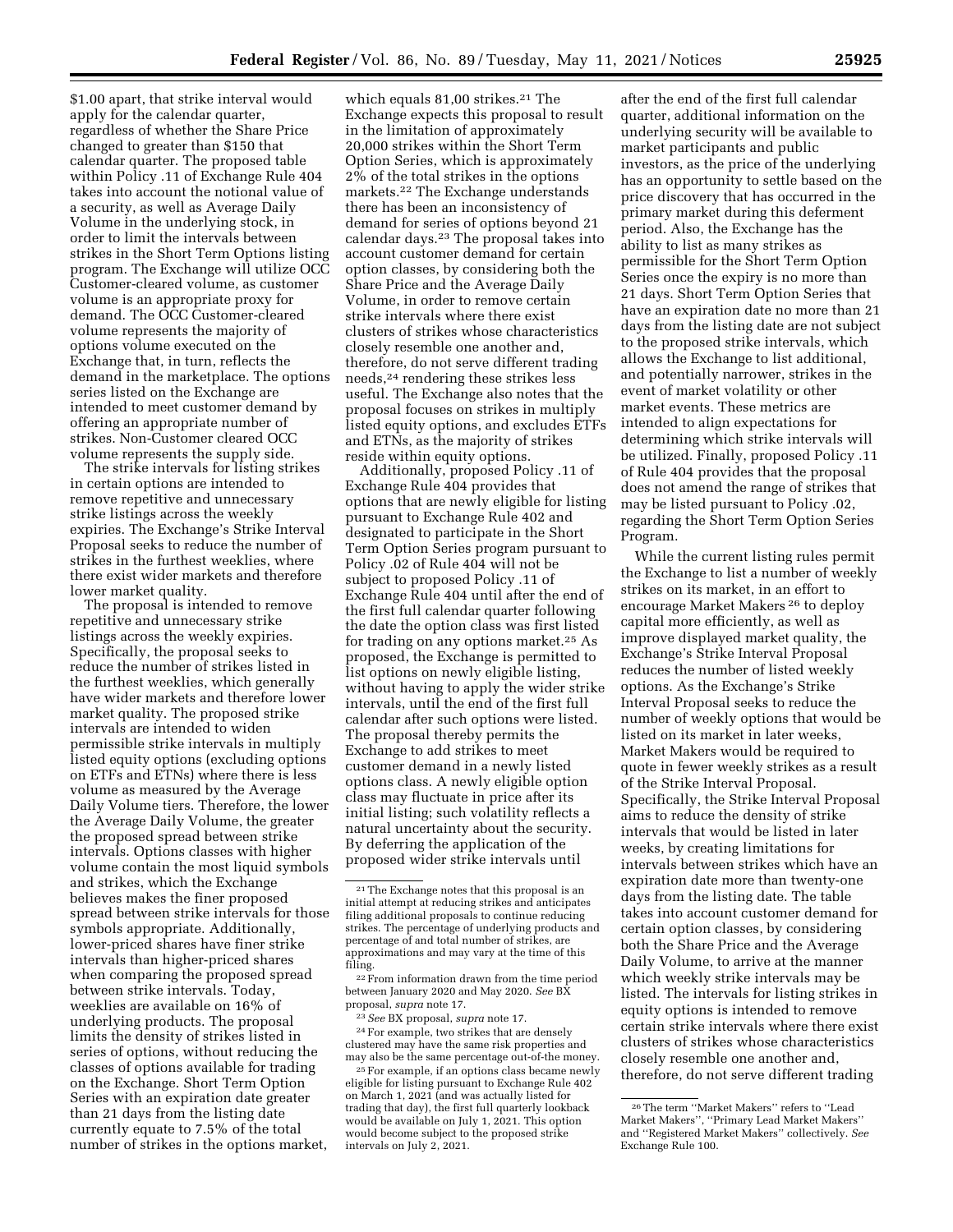needs,27 rendering these strikes less useful.

The Strike Interval Proposal is intended to be the first in a series of proposals to limit the number of listed options series listed on MIAX Options and other affiliated markets. The Exchange intends to decrease the overall number of strikes listed on MIAX exchanges in a methodical fashion, so that it may monitor progress and feedback from its membership. While limiting the intervals between listed strikes is the goal of this rule change, the Exchange's Strike Interval Proposal is intended to balance that goal with the needs of market participants. The Exchange believes that various strike intervals continue to offer market participants the ability to select the appropriate strike interval to meet the market participant's investment objective.

## Implementation

The Exchange will announce the implementation date of the proposed rule change by Regulatory Circular to be published no later than 90 days following the operative date of the proposed rule. The implementation date will be no later than 90 days following the issuance of the Regulatory Circular. The Exchange will issue a notice to its Members 28 whenever the Exchange is the first exchange to list an eligible Short Term Option Series pursuant to Policy .11 of Exchange Rule 404.29

### 2. Statutory Basis

The Exchange believes that its proposed rule change is consistent with Section 6(b) of the Act<sup>30</sup> in general, and furthers the objectives of Section 6(b)(5) of the Act 31 in particular, in that it is designed to prevent fraudulent and manipulative acts and practices, to promote just and equitable principles of trade, to foster cooperation and coordination with persons engaged in regulating, clearing, settling, processing

information with respect to, and facilitating transactions in securities, to remove impediments to and perfect the mechanisms of a free and open market and a national market system and, in general, to protect investors and the public interest.

The Strike Proposal seeks to limit the intervals between the strikes listed in the Short Term Options Series program that have an expiration date more than twenty-one days. While the current listing rules permit the Exchange to list a number of weekly strikes on its market, the Exchange's Strike Interval Proposal removes impediments to and perfects the mechanism of a free and open market and a national market system by encouraging Market Makers to deploy capital more efficiently and improving market quality overall on the Exchange through limiting the intervals between the strikes when applying the strike interval table to multiply listed equity options that have an expiration date more than twenty-one days from the listing date. Also, as the Exchange's Strike Interval Proposal seeks to reduce the number of weekly options that would be listed on its market in later weeks, Market Makers would be required to quote in fewer weekly strikes as a result of the Strike Interval Proposal. Amending the Exchange's listing rules to limit the intervals between strikes for multiply listed equity options that have an expiration date more than twenty-one days causes less disruption in the market as the majority of the volume traded in weekly options exists in options series which have an expiration date of twenty-one days or less. The Exchange's Strike Interval Proposal curtails the number of strike intervals listed in series of options without reducing the number of classes of options available for trading on the Exchange.

The Strike Interval Program takes into account customer demand for certain option classes by considering both the Share Price and the Average Daily Volume in the underlying security to arrive at the manner in which weekly strike intervals would be listed in the later weeks for each multiply listed equity options class. The Exchange utilizes OCC Customer-cleared volume, as customer volume is an appropriate proxy for demand. The OCC Customercleared volume represents the majority of options volume executed on the Exchange that, in turn, reflects the demands in the marketplace. The options series listed on the Exchange is intended to meet customer demand by offering an appropriate number of strikes. Non-Customer cleared OCC volume represents the supply side.

The Strike Interval Proposal for listing strikes in certain multiply listed equity options is intended to remove certain strikes where there exist clusters of strikes whose characteristics closely resemble one another and, therefore, do not serve different trading needs that renders the strikes less useful and thereby protects investors and the general public by removing an abundance of unnecessary choices for an options series, while also improving market quality. The Exchange's Strike Interval Proposal seeks to reduce the number of strikes in the furthest weeklies, where there exist wider markets, and, therefore, lower market quality. The implementation of the proposed table is intended to spread strike intervals in multiply listed equity options, where there is less volume that is measured by the average daily volume tiers. Therefore, the lower the average daily volume, the greater the proposed spread between strike intervals. Options classes with higher volume contain the most liquid symbols and strikes, therefore the finer the proposed spread between strike intervals. Additionally, lower-priced shares have finer strike intervals than higher-priced shares when comparing the proposed spread between strike intervals.

Beginning on the second trading day in the first month of each calendar quarter, the Average Daily Volume shall be calculated by utilizing data from the prior calendar quarter based on OCC Customer-cleared volume. Utilizing the second trading day allows the Exchange to accumulate data regarding OCC Customer-cleared volume from the entire prior quarter. Beginning on the second trading day would allow trades executed on the last day of the previous calendar quarter to have settled 32 and be accounted for in the calculation of Average Daily Volume. Utilizing the previous three months is appropriate because this time period would help reduce the impact of unusual trading activity as a result of unique market events, such as a corporate action (*i.e.,*  it would result in a more reliable measure of average daily trading volume than would a shorter period).

Today, the Exchange requires Market Makers to quote a certain amount of time in the trading day in their assigned due options series to maintain liquidity in the market.33 With an increasing number of strikes due to tighter intervals being listed across options

<sup>27</sup>For example, two strikes that are densely clustered may have the same risk properties and<br>may also be the same percentage out-of-the-money.

<sup>&</sup>lt;sup>28</sup> The term "Member" means an individual or organization approved to exercise the trading rights associated with a Trading Permit. Members are deemed ''members'' under the Exchange Act. *See*  Exchange Rule 100.

<sup>29</sup>When the Exchange is the first exchange to list an option class under Policy .11 of Exchange Rule 404 the Exchange shall provide a notice to its Members regarding the Short Term Option Series to be listed. Such notice will include for each eligible option class: The closing price of the underlying, the Average Daily Volume of the option class; and the eligible strike category (per the proposed table) in which the eligible option class falls under as a result of the closing price and the Average Daily Volume.

<sup>30</sup> 15 U.S.C. 78f(b).

<sup>31</sup> 15 U.S.C. 78f(b)(5).

<sup>32</sup>Options contracts settle one business day after trade date. Strike listing determinations are made the day prior to the start of trading in each series. 33*See* Exchange Rule 604(e)(1); 604(e)(2); and 604(e)(3).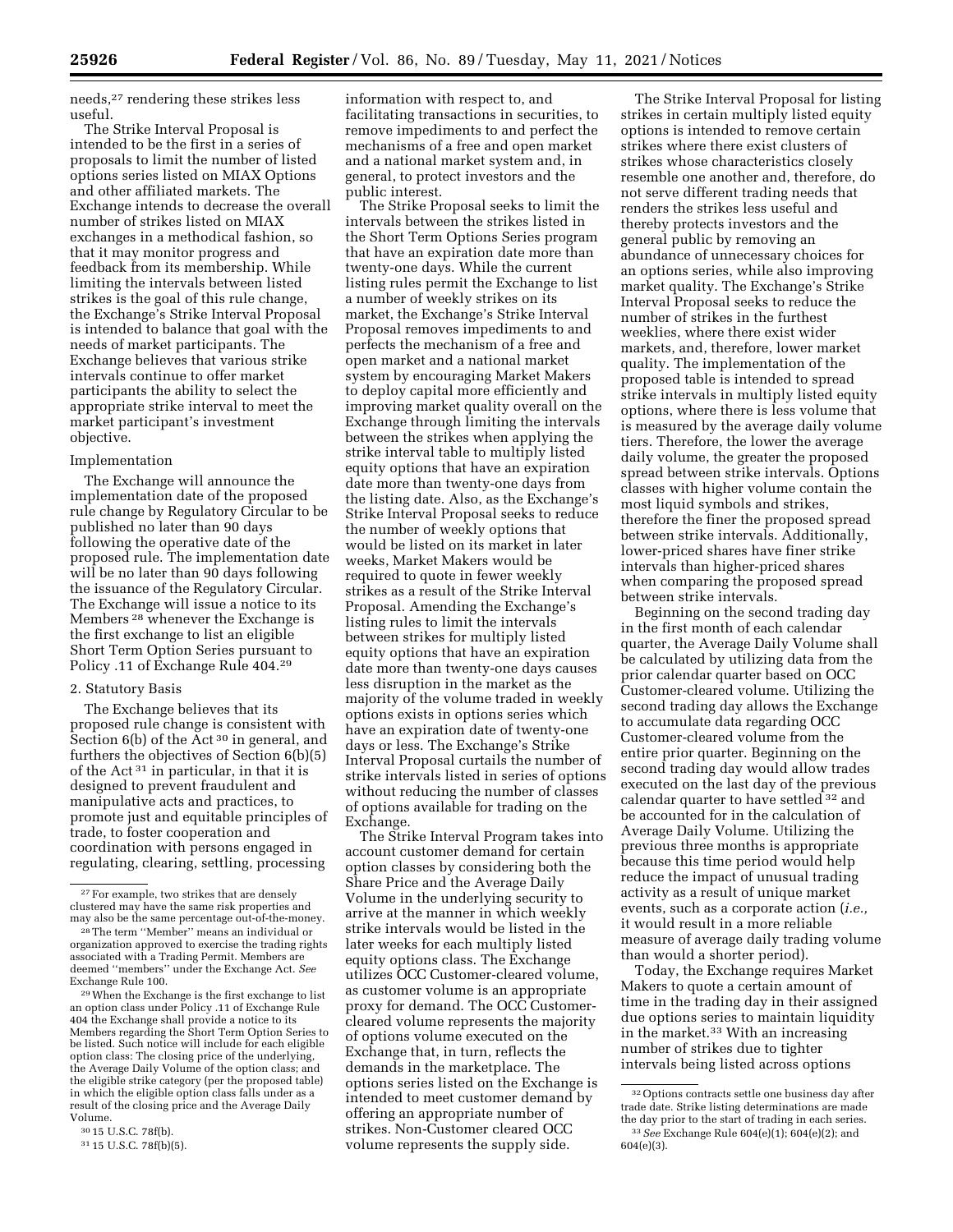exchanges, Market Makers must expend their capital to ensure that they have the appropriate infrastructure to meet their quoting obligations on all options markets in which they are assigned in options series. The Exchange believes that this Strike Interval Proposal would limit the intervals between strikes listed on the Exchange and thereby allow Market Makers to expend their capital in the options market in a more efficient manner that removes impediments to and perfects the mechanism of a free and open market and a national market system. The Exchange also believes that this Strike Interval Proposal would improve overall market quality on the Exchange for the protection of investors and the general public by limiting the intervals between strikes when applying the strike interval table to multiply listed equity options which have an expiration date more than twenty-one days from the listing date.

This Strike Interval Proposal is intended to be the first in a series of proposals to limit the number of listed option series listed on the Exchange and other affiliated markets. The Exchange intends to decrease the overall number of strikes listed on the MIAX exchanges in a methodical fashion in order that it may monitor progress and feedback from its membership. While limiting the intervals between strikes listed is the goal of this rule change, the Exchange's Strike Interval Proposal is intended to balance that goal with the needs of market participants. The Exchange believes that varied strike intervals continue to offer market participants the ability to select the appropriate strike interval to meet that market participant's investment objective.

The Exchange notes that its proposal is substantively identical to the strike interval proposal recently submitted by the Nasdaq BX exchange and approved by the Commission.<sup>34</sup> The Exchange notes that it has reviewed the data presented in the BX proposal and agrees with the analysis of the data as presented in the BX proposal. The Exchange believes the varied strike intervals will continue to offer market participants the ability to select the appropriate strike interval to meet that market participants' investment objectives.

## *B. Self-Regulatory Organization's Statement on Burden on Competition*

The Exchange does not believe that the proposed rule change will impose any burden on competition that is not necessary or appropriate in furtherance of the purposes of the Act. The Strike

Interval Proposal limits the number of Short Term Options Series strike intervals available for quoting and trading on the Exchange for all Exchange participants. While the current listing rules permit the Exchange to list a number of weekly strikes on its market, in an effort to encourage Market Makers to deploy capital more efficiently, as well as improve displayed market quality, the Exchange's Strike Interval Proposal seeks to reduce the number of weekly options that would be listed on its market in later weeks, without reducing the number of series or classes of options available for trading on the Exchange. As the Exchange's Strike Interval Proposal seeks to reduce the number of weekly options that would be listed on its market in later weeks, Market Makers would be required to quote in fewer weekly strikes as a result of the Strike Interval Proposal.

The Exchange's Strike Interval Proposal, which is intended to decrease the overall number of strikes listed on the Exchange, does not impose an undue burden on intra-market competition as all Participants may only transact options in the strike intervals listed for trading on the Exchange. While limiting the intervals of strikes listed on the Exchange is the goal of this Strike Interval Proposal, the goal continues to balance the needs of market participants by continuing to offer a number of strikes to meet a market participant's investment objective.

The Exchange's Strike Interval Proposal does not impose an undue burden on inter-market competition as this Strike Interval Proposal does not impact the listings available at another self-regulatory organization. In fact, the Exchange is proposing to list a smaller amount of weekly equity options in an effort to curtail the increasing number of strikes that are required to be quoted by market makers in the options industry. Other options markets may choose to replicate the Exchange's Strike Interval Proposal and, thereby, further decrease the overall number of strikes within the options industry.

# *C. Self-Regulatory Organization's Statement on Comments on the Proposed Rule Change Received From Members, Participants, or Others*

Written comments were neither solicited nor received.

## **III. Date of Effectiveness of the Proposed Rule Change and Timing for Commission Action**

The Exchange has filed the proposed rule change pursuant to Section

 $19(b)(3)(A)(iii)$ <sup>35</sup> of the Act and Rule 19b–4(f)(6) thereunder.36 Because the foregoing proposed rule change does not: (i) Significantly affect the protection of investors or the public interest; (ii) impose any significant burden on competition; and (iii) become operative for 30 days from the date on which it was filed, or such shorter time as the Commission may designate, it has become effective pursuant to Section  $19(b)(3)(A)(iii)$  of the Act and subparagraph (f)(6) of Rule 19b–4 thereunder.37

At any time within 60 days of the filing of the proposed rule change, the Commission summarily may temporarily suspend such rule change if it appears to the Commission that such action is necessary or appropriate in the public interest, for the protection of investors, or otherwise in furtherance of the purposes of the Act. If the Commission takes such action, the Commission shall institute proceedings to determine whether the proposed rule should be approved or disapproved.

# **IV. Solicitation of Comments**

Interested persons are invited to submit written data, views, and arguments concerning the foregoing, including whether the proposed rule change is consistent with the Act. Comments may be submitted by any of the following methods:

## *Electronic Comments*

• Use the Commission's internet comment form (*[http://www.sec.gov/](http://www.sec.gov/rules/sro.shtml)  [rules/sro.shtml](http://www.sec.gov/rules/sro.shtml)*); or

• Send an email to *[rule-comments@](mailto:rule-comments@sec.gov) [sec.gov.](mailto:rule-comments@sec.gov)* Please include File Number SR– MIAX–2021–12 on the subject line.

### *Paper Comments*

• Send paper comments in triplicate to Secretary, Securities and Exchange Commission, 100 F Street NE, Washington, DC 20549–1090. All submissions should refer to File Number SR–MIAX–2021–12. This file number should be included on the subject line if email is used. To help the Commission process and review your comments more efficiently, please use only one method. The Commission will post all comments on the Commission's internet website (*[http://www.sec.gov/](http://www.sec.gov/rules/sro.shtml)  [rules/sro.shtml](http://www.sec.gov/rules/sro.shtml)*). Copies of the

<sup>34</sup>*See supra* note 17.

<sup>35</sup> 15 U.S.C. 78s(b)(3)(A)(iii).

<sup>36</sup> 17 CFR 240.19b–4(f)(6).

<sup>37</sup> In addition, Rule 19b–4(f)(6)(iii) requires the Exchange to give the Commission written notice of its intent to file the proposed rule change at least five business days prior to the date of filing of the proposed rule change, or such shorter time as designated by the Commission. The Exchange has satisfied this requirement.